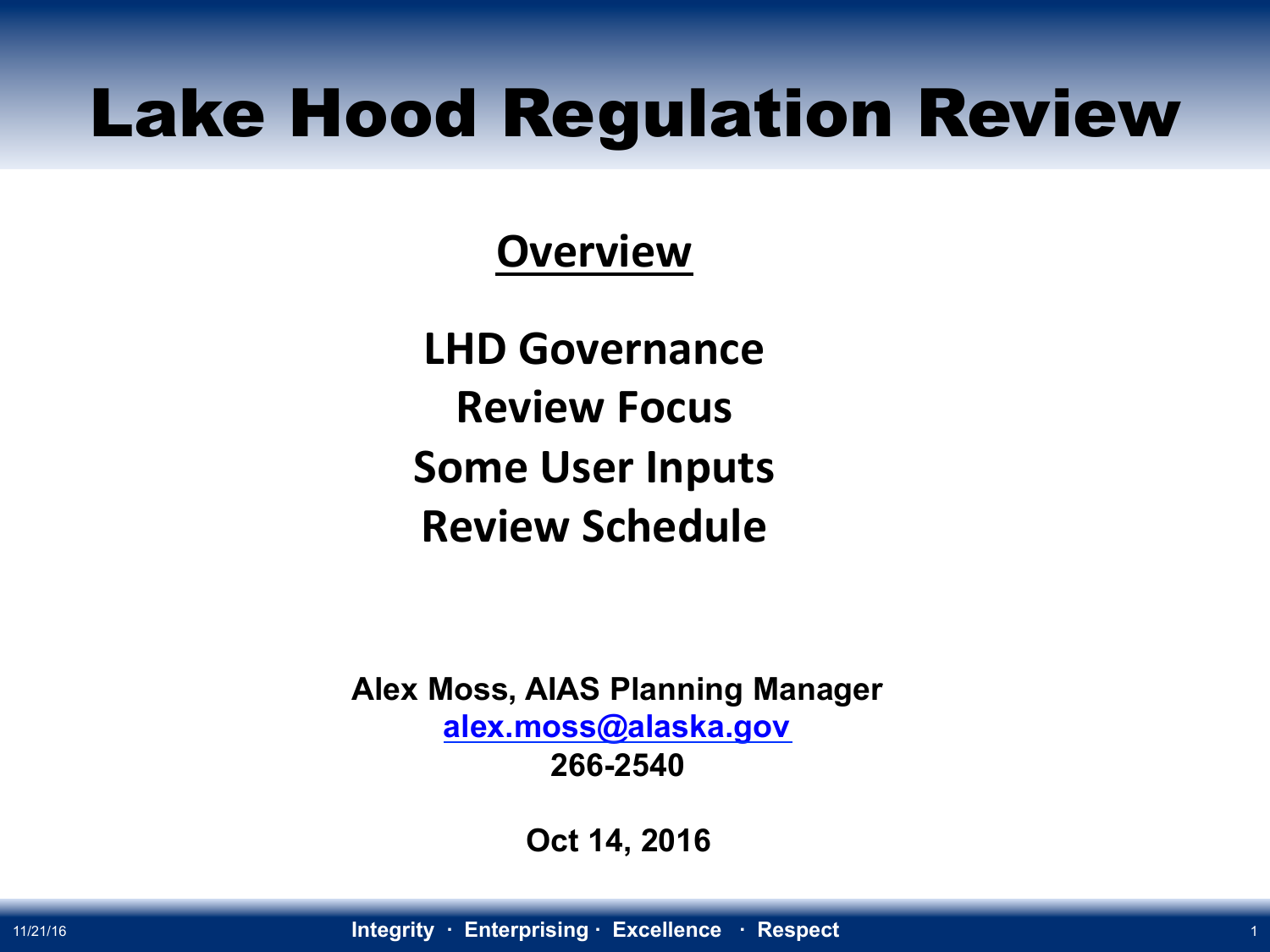# LHD Governance

- **Alaska Statute Title 2 Aeronautics** 
	- **Supervision of aeronautics assigned to DOT&PF**
	- **DOT&PF shall adopt regulations**
- Alaska Administrative Code Title 17 DOT&PF
- Title 17 Chapter 42 International Airports (TSAIA & FIA) Ted Stevens Anchorage International Airport means all of the land and facilities of the international airport at Anchorage, including Lake Hood **Seaplane Base, Lake Hood Strip, and other general aviation facilities**
- **Chapter 42 Article 5 TSAIA Tie-down Permits**
- **Leases and Permits**
- **TSAIA Operations Manual**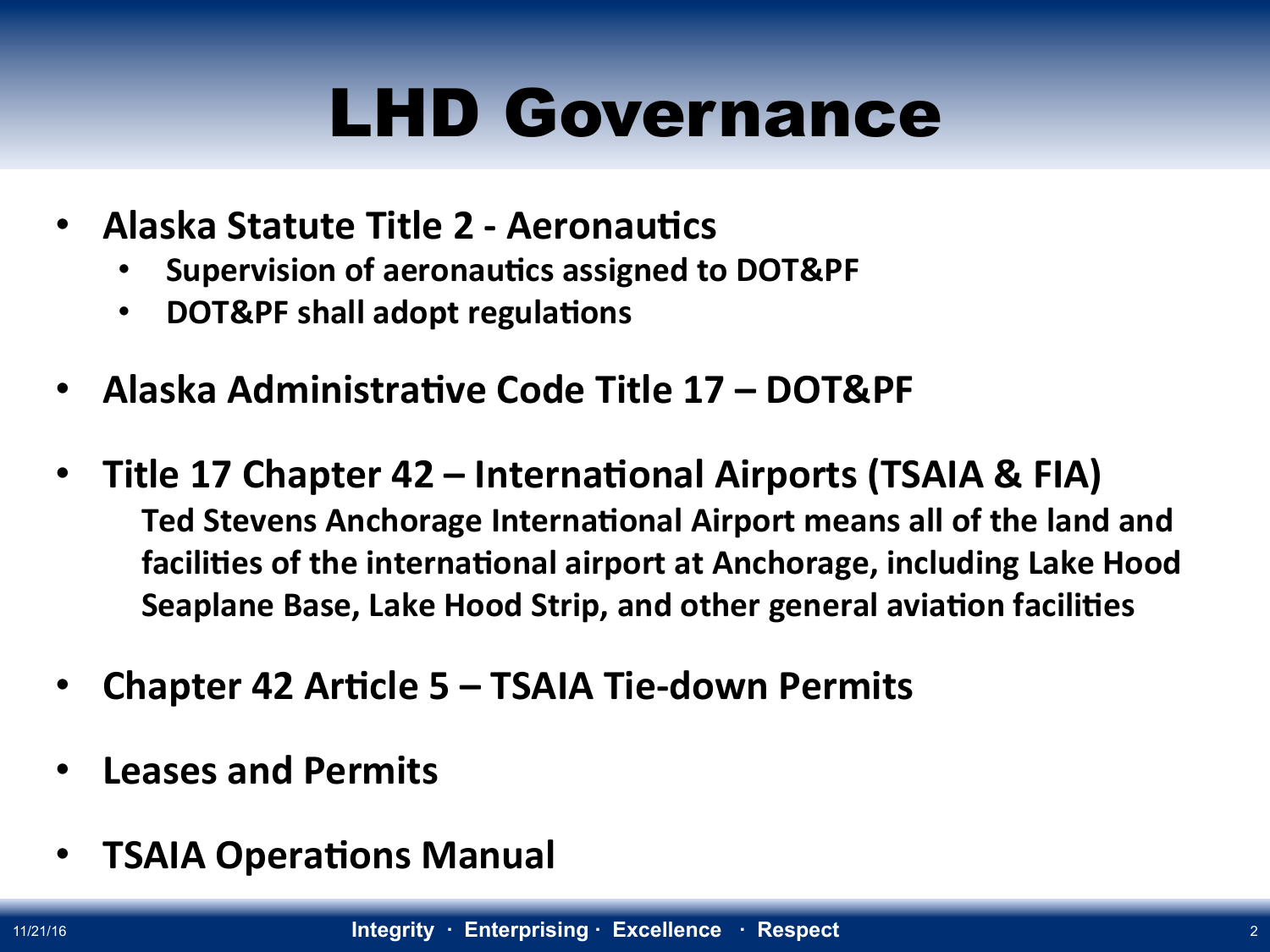## Review Focus Areas

**Chapter 42 Article 5 - TSAIA Tie-down Permits (17 AAC 42.500-599)** 

- **Eligibility**
- **Application, permit duration, renewal, cancelation**
- **Wait list, switch list process**
- **Authorized activities and limitations**
- Maintenance of tie-down/slip
- **•** Permit retention

#### **TSAIA Operations Manual Section 5 - LHD**

- **Surface use and safety restrictions**
- **Gravel strip operations**
- **Noise reduction**
- **Preferential water lane use**
- **•** Aircraft wash facility
- **Surface closure decision matrix**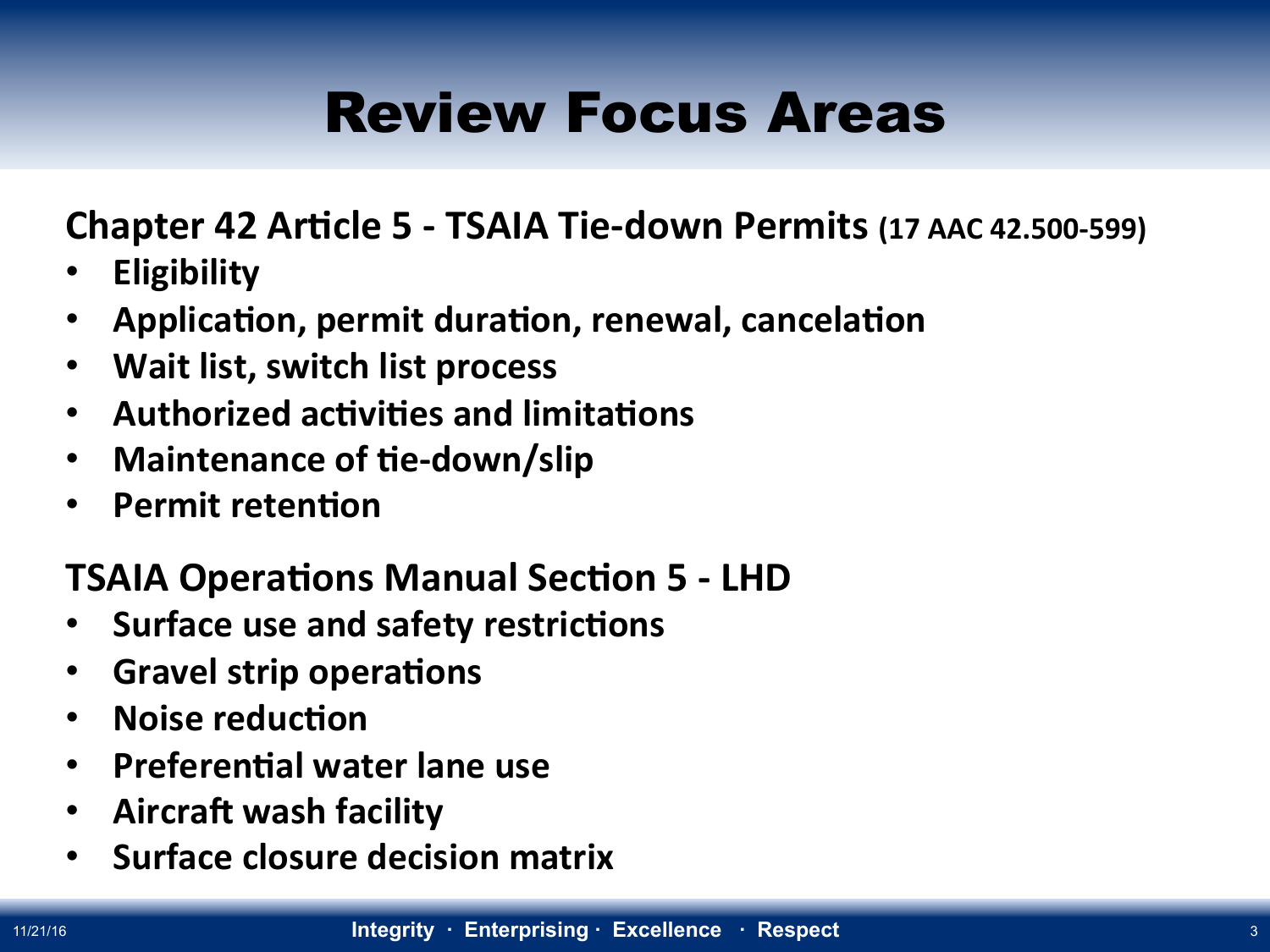## Some User Inputs

- **Persons drafting regulations should have experience operating at LHD**
- Wait list procedures need to be examined to ensure fairness and shorten the wait time
- **Commercial use should not have priority over the wait list**
- **Regulation should allow that a non-pilot aircraft owner can obtain a slip/tie-down permit**
- **•** Student pilot should be allowed to get a slip/tie-down
- **•** Slip/tie-down permits should include married partner
- **Permits should not be automatically transferred to family members**
- **Permits should be automatically transferred to qualified family members**
- Enforce current regulations more diligently; example, collect data to ensure spots are used regularly by the permit holder and sub-leasing is deterred
- Liability insurance or mitigation should be provided by the state since LHD is open to public access
- Regulations and enforcement restricting the public from accessing the aircraft-only parts of LHD
- One-size fits all insurance for businesses at ANC/LHD is burdensome for the smaller operators
- **Regulations from ANC should not generally overlap into LHD; leasing, permits, security, fees**
- **Non-aeronautical activities are too prevalent**
- Use restrictions unfairly limit the amount an aircraft owner can conduct non-LHD operations
- Aircraft owner should be able to have more than one wheeled tie-down
- **Separate LHD from ANC**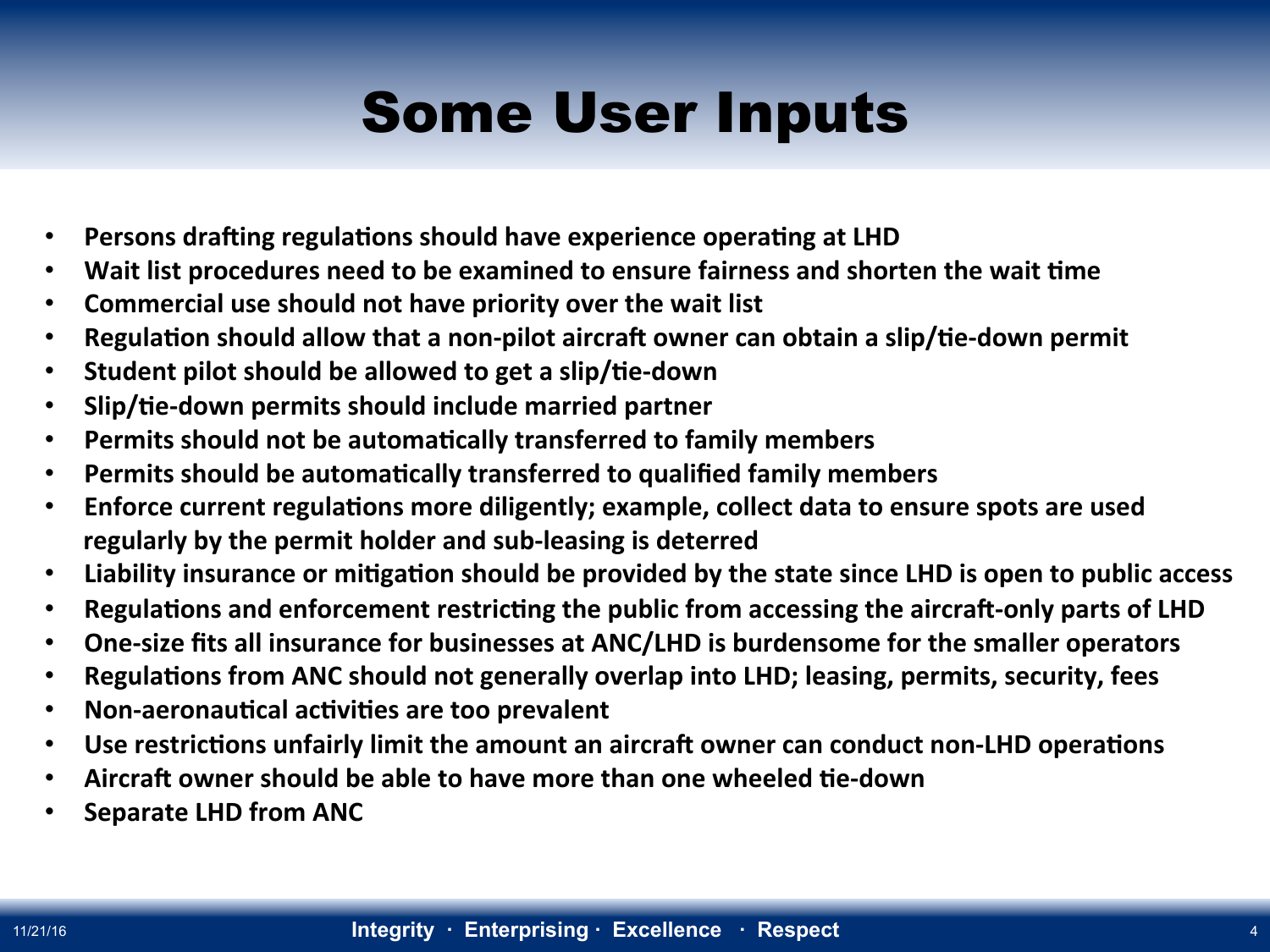### Regulations Timeline

**Oct 2016 - Lake Hood User Group Introduction** 

Nov-Dec 2016 – Public input

Dec-Jan 2017 – Draft change proposals

**Jan-Feb 2017 – Public notice and consideration of comments** 

**If change proposals move forward:** 

March 2017 – Agency attorney review/DOT&PF adoption decision April-May 2017 – Regulations attorney review/Lt Gov approval decision **June 2017 – Possible date for regulations to take effect**